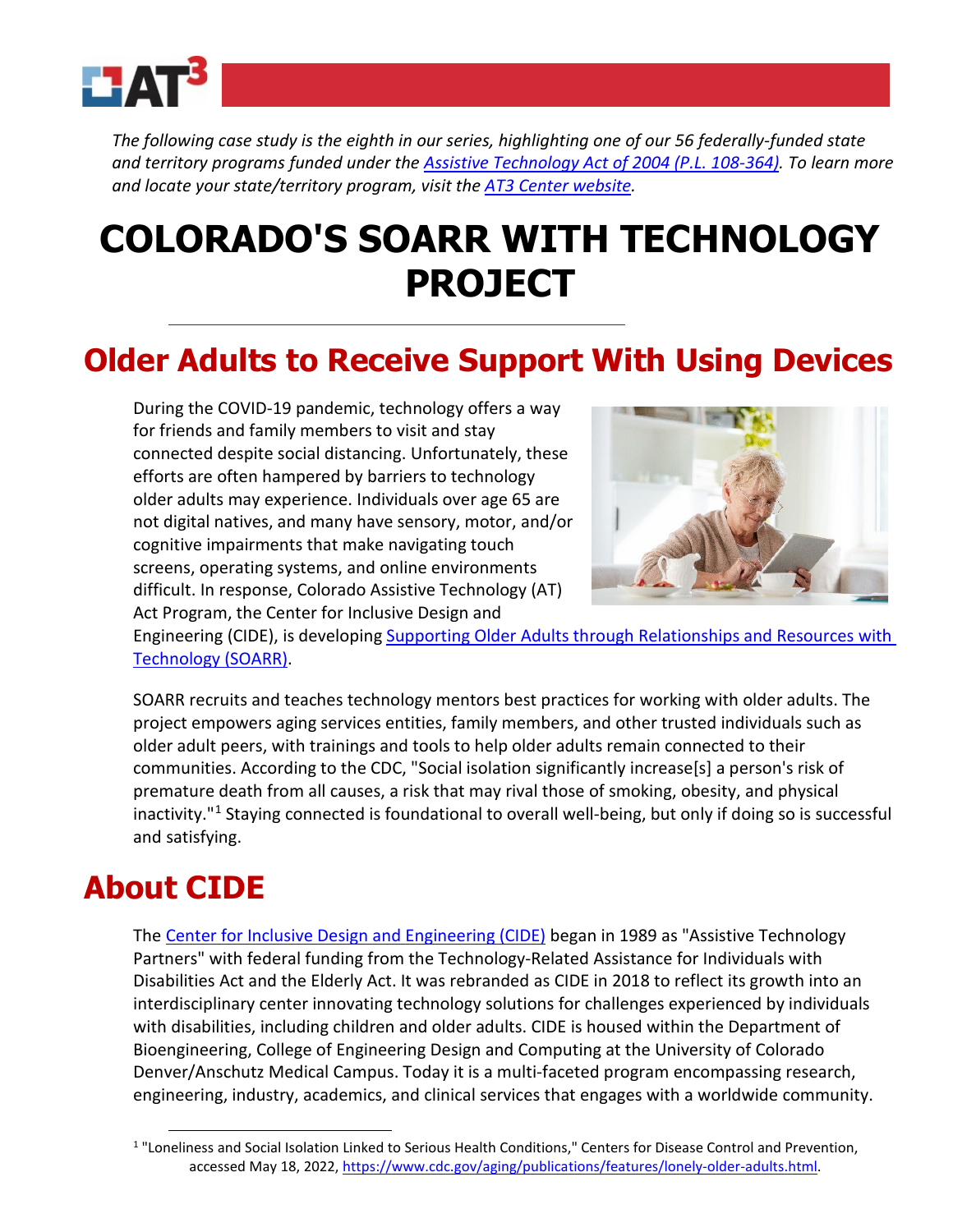# **SOARR's Beginnings**

The idea for SOARR developed organically from the shared personal and professional experiences of the CIDE leadership team. "We went remote practically overnight," recalls AT Act Program Director Maureen Melonis. "And we saw first-hand the struggles of those we serve and heard directly from our own family members." In addition, CIDE is housed at the Anschutz Medical Campus, where telehealth accessibility became a topic of ongoing conversations and where medical students were paired with older adults to understand telehealth from the consumer side. Eventually, federal stimulus funding began pushing out technology to address remote access and social isolation. "But as every AT Act Program understands, technology alone often doesn't solve the problem," Melonis says. CIDE staff members were determined to learn what the research shows about teaching older adults to use technology. "We had to find a way to address this."

#### *Steps to Project Inception*

**Conduct Preliminary Research.** CIDE staff created a survey to gather pilot data and personal stories to understand the barriers older adults face. This preliminary data supported the critical need to provide training and supports to older adults. Interestingly, agency staff also identified their lack of knowledge about implementing technology with older adults as a significant barrier.

**Discuss Needs with CIDE's Advisory Council.** CIDE Advisory Council members agreed with the CIDE leadership team that older adults needed to have resources and supports custom-tailored to their specific needs. They suggested exploring funders with a focused priority to serve older adults. The Daniels Fund, a 501 3c organization, was selected and an application submitted.

**Obtain Pilot Funding.** CIDE's grant application used the preliminary survey's pilot data and personal stories to obtain initial funding. Once the project received additional funding, the initial survey was distributed statewide to over 1,700 individuals, Area Agencies on Aging, Meals on Wheels and to organizations such as home health agencies serving older adults. Those results helped further shape the project and to lay out the goals and objectives for SOARR.

*The Daniels Fund, established by cable television pioneer Bill Daniels, is a private charitable foundation dedicated to making life better for the people of Colorado, New Mexico, Utah, and Wyoming through its grants program, scholarship program, and ethics initiative*. -- [DanielsFund.org](https://danielsfund.org/about-daniels-fund/mission)

# **Project Design**

SOARR is using a train-the-trainer model to provide ongoing technology support to older adults across the state. SOARR's objectives are to train and disseminate resources to 50 technology mentors (Tech Mentors) who will, in turn, train 125 older adults. The Tech Mentors will also facilitate additional recruiting of another 200 mentors throughout the state. The SOARR project team is encouraging all of the Tech Mentors to train at least 5 older adults in their local community.

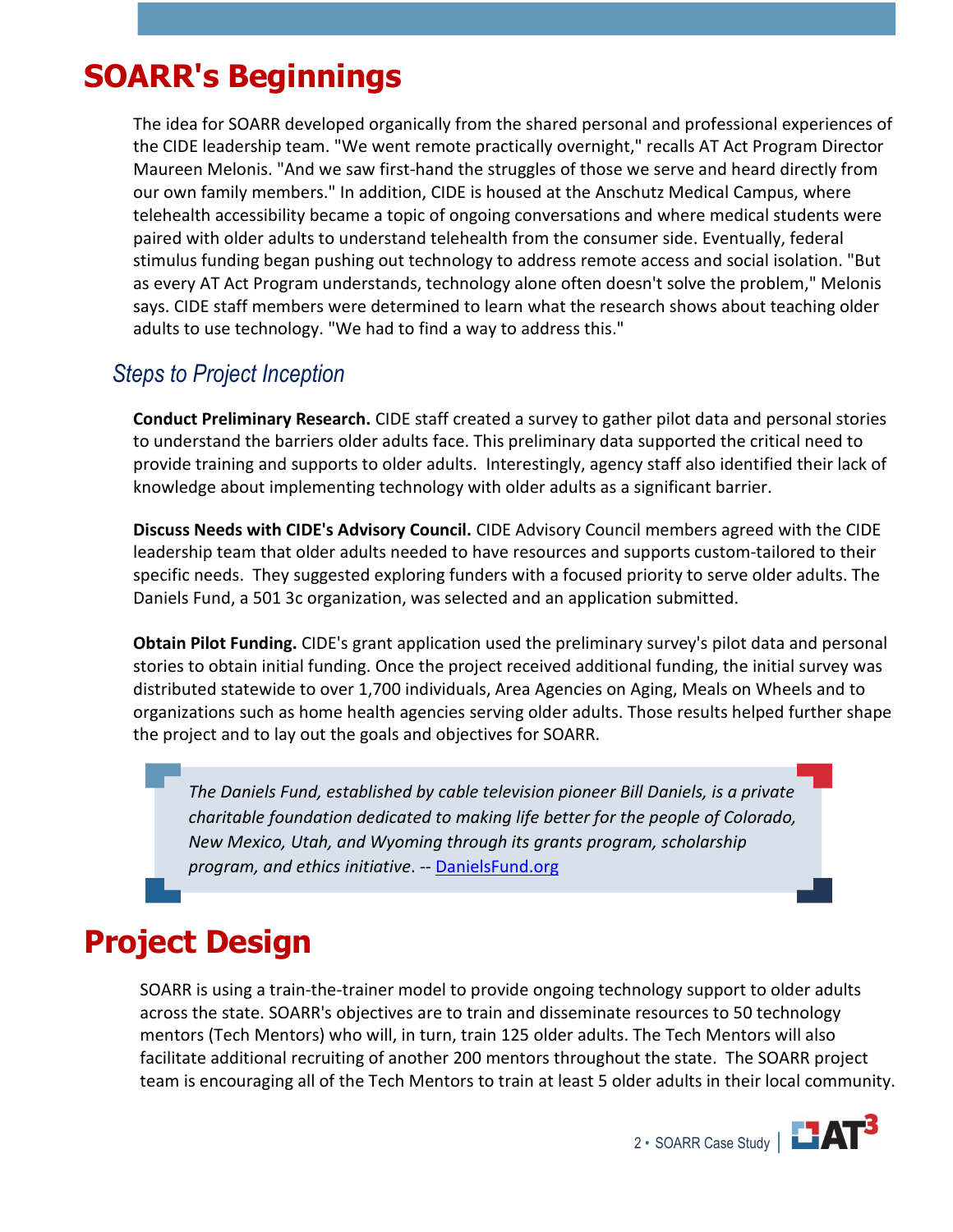SOARR's partners include 20 regional and county aging service organizations, senior housing organizations, veteran volunteer organizations, and the CU Anschutz Multidisciplinary Center on Aging. [More partners are recruited at the SOARR website.](https://ucdenverdata.formstack.com/forms/soarr_partner_survey)

#### **Who are Tech Mentors?**

Older adult peers, usually volunteers with aging services entities (Aging and Disability Resource Centers, Area Agencies on Aging, assisted living residences, etc.) CIDE has learned these agencies usually have someone they are already referring families to for technology assistance.

To support the Tech Mentors, CIDE is designing and developing instructional training modules. Complementing these modules is a website with support pages and links for everyday devices, platforms, and operating systems. Mentors will be able to find the support they need for navigating specific hardware, software, and built-in accessibility settings. The decision trees incorporated into the training modules will give guidance to the Tech Mentor on when they should refer a client to CIDE for alternative access methods should built-in accessibility prove inadequate for the older adult.

Melonis anticipates the project's impact will multiply as knowledge is shared among mentors, coaches, and other community members. "There are over 400,000 older adults in Colorado, and the state's population is growing," she observes. "More and more people are moving here to retire and be near family." SOARR should be valuable for years to come.

## **Current Staffing**

- Less than one FTE spread across three staff members who have expertise in accessibility, community networks/outreach, and evaluation. "It's not enough staff, but we all share a passion for making this work," Melonis acknowledges.
- Two .5 FTE paid student interns: a graduate student in instructional design and an engineering student. "We have incredible student support," she says.

## **Project Development: Beta Phase**

**Statewide Advisory Committee Established.** During this first year of start-up funding, CIDE's leadership drew on its existing relationships with aging services agencies to invite partners to the table, create buy-in, and establish a SOARR Advisory Committee. CIDE's director, Cathy Bodine, invited key individuals to an initial meeting. At the meeting, CIDE leadership listened to the experience attendees have with supporting older adults to use technology and offered to help solve common challenges, thereby securing interest in the advisory role.

The committee is comprised of older adults and individuals who work with older adults throughout the state. "They've been guiding us and educating us every step of the way," Melonis stresses.

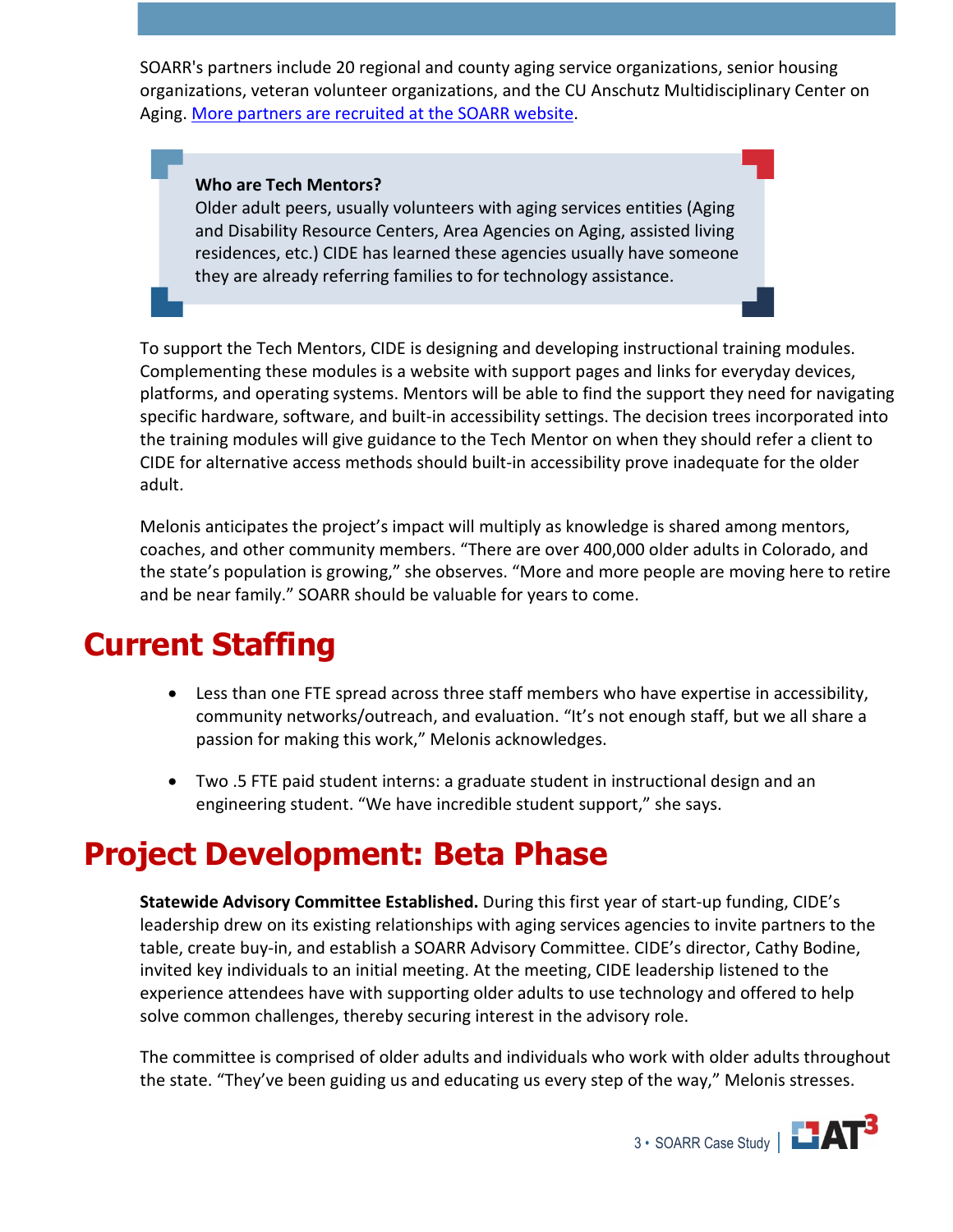Committee members meet quarterly as stakeholders in CIDE's effort and help market the project. "They are all trying to address social isolation and loneliness, and most were delivering technology alone as the solution," she says. "Everyone wants SOARR to succeed."

**Survey of Older Adults Completed.** CIDE analyzed the survey results to explore the problem and better define their needs. Over 470 surveys were returned. Utilizing Meals On Wheels and Area Agency on Aging volunteers, who were already trusted and known by potential respondents, to hand-deliver the surveys increased response rates, Melonis stresses. A university evaluator helped develop the survey's questions.

**Existing Resources and Programs Researched.** To avoid "recreating the wheel," CIDE staff, led by Jim Sandstrum, reviewed existing resources for using devices. Links for using the accessibility features of various devices are now curated on the **SOARR website**. CIDE also determined what resources don't exist and reviewed the research for best practices for training older adults to use technology. "It's not a one and done. It's about a relationship," observes Melonis.

**"Pain Points" Identified.** CIDE staff also researched the typical challenges older adults face with technology and how best to overcome them.

**Tech Mentors Under Recruitment.** Five pilot Tech Mentors are serving the project's beta phase. A student intern is recruiting more from partner aging agencies.

#### **Introductory Training Module Uploaded.** CIDE is creating simple how-to tutorials and videos



built around a case story of a woman asking questions of her mentor. These questions are structured to create a learning process for the Tech Mentor. To ensure success, CIDE employs an iterative development process. At the time of this writing, the introductory training module is being reviewed and tested by the pilot Tech Mentors. Additional modules are under development.

Logic Model Established. CIDE has created [a framework for SOARR](https://at3center.net/wp-content/uploads/unattached/soarr-logic-model.pdf) and evaluation and reporting processes. These are needed to pursue additional funding.

# **Takeaways From the Survey of Older Adults**

- **Social isolation is a huge problem.** Before the pandemic, older adults in Colorado had been social in diverse ways: community groups, clubs, church, meeting friends and former coworkers at coffee shops and restaurants, and getting together for cards, crafts, and events. During the pandemic, respondents saw only caregivers and family (who might be the same person) and food and nutrition programs (e.g., Meals on Wheels). "That was it," Melonis stresses. "Plus, a little bit of healthcare, but that's all. There's such a need, and it's so important."
- **Survey respondents often do not identify as "disabled,"** even when legally blind.

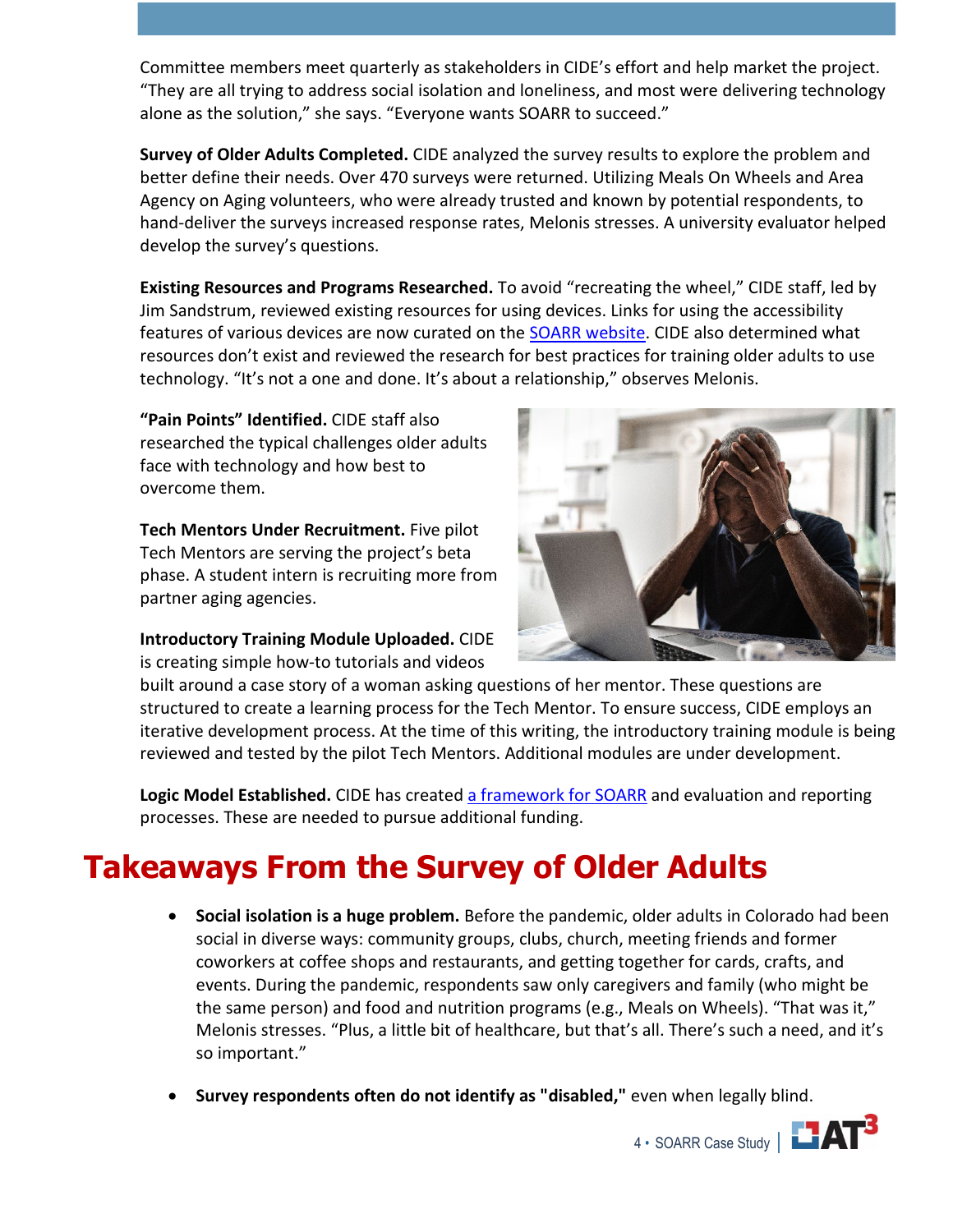- **They do not identify as "seniors"** and prefer the term "older adults."
- **They do not identify as lonely.** "But if you ask them if they know someone who is lonely, they all say yes," Melonis notes.
- **Many have obtained technology but not support for using it.** Devices came through CARES Act funding, families, and caregivers, but with little or no training provided.
- **They do not know how to adjust accessibility settings.**
- **Their helpmates do not know about accessibility settings.**
- **Their helpmates do not know how to work with older adults and technology.**
- **Respondents prefer to learn technology from their peers** because peers, they feel, have more patience, and understand their challenges and safety concerns.
- **They want to learn primary platforms:** Zoom, email, Messenger, WhatsApp, and community message boards such as Next Door, etc.
- **They have concerns about technology replacing human interaction.**

## **Next Steps**

- **Writing grants** for more funding. "The Daniels Fund has been great, and they're introducing us to their partners," Bodine says.
- **Recruiting Tech Mentors** from aging services agencies, assistive living residences, disability groups, and university programs serving older adults.
- **Compiling feedback** from Tech Mentors on the training modules, refining resources, and uploading completed modules to the SOARR website.
- **Continued marketing** among partner agencies and programs.

### **Lessons Learned …**

#### *For Working With Older Adults:*

**Safety is an issue.** Working with older adults and their families can expose credentials for banking and other services. The university is reviewing SOARR's volunteer guidelines and providing recommendations.

**Expect tasks to take time.** Older adults are not digitally connected, including many advisory committee members. The survey was often hand-delivered, which also helped overcome trust issues. Use existing trusted relationships and networks when working with older adults.